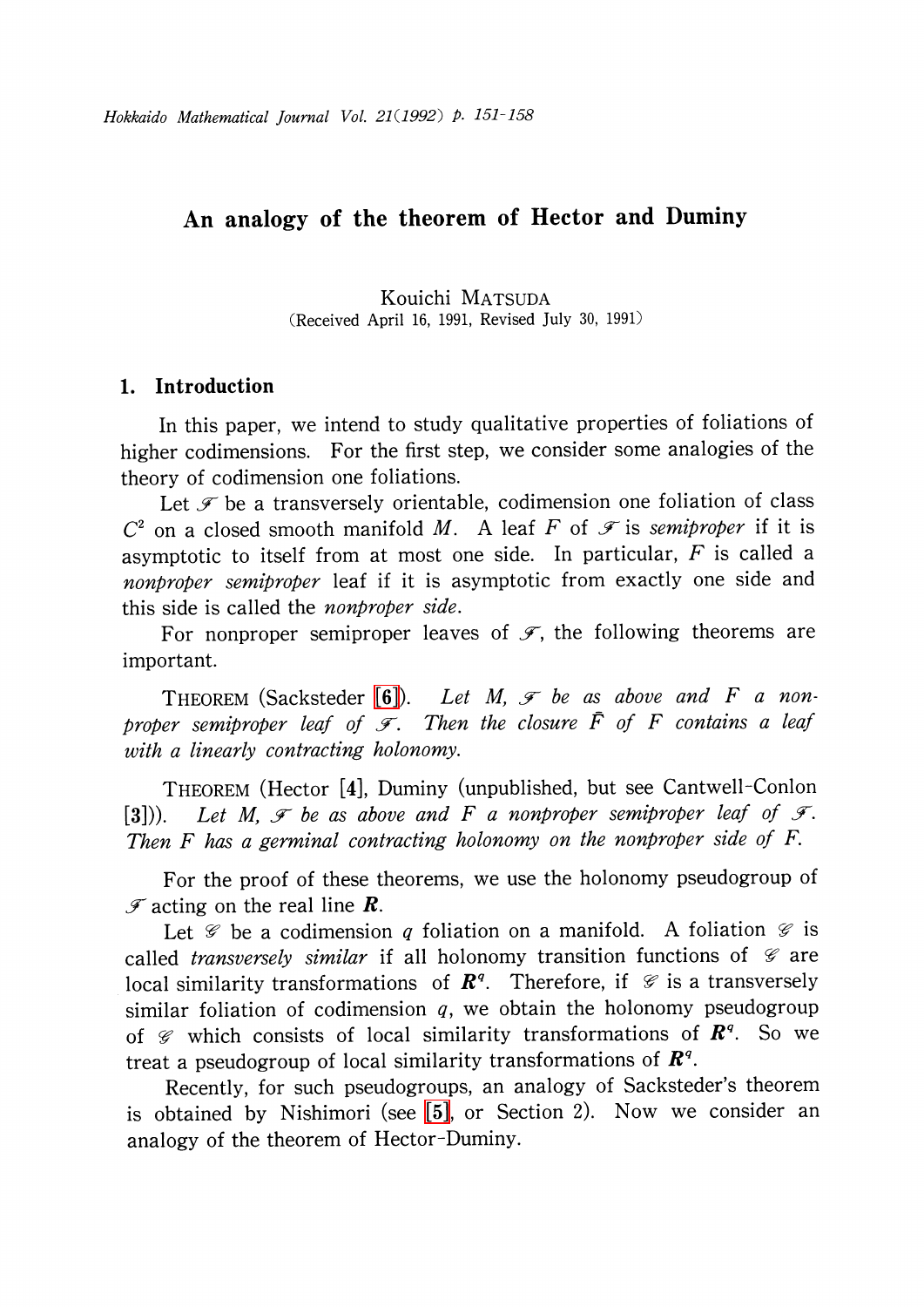# 2. Similarity pseudogroups and statement of the result

In this section, we review about pseudogroups and state out result. For more informations about pseudogroups of our sense, see Nishimori [\[5\].](#page-7-1)

Let  $\Gamma_{q,+}^{r,*}$   $(r=0,1, \ldots, \infty, \omega)$  be the set of orientation preserving local  $C^{r}$  diffeomorphisms  $h:U\rightarrow V$  of  $\mathbb{R}^{q}$  satisfying that the domain U and the range  $V$  of  $h$  are both non-empty, bounded, convex open subsets of  $\boldsymbol{R}^{q}$ . We denote  $D(h)=U$  and  $R(h)=V$ . Let  $\Gamma_{q,+}^{r}= \Gamma_{q,+}^{r,*}\cup\{\mathrm{id}_{\boldsymbol{R}^{q}}, \mathrm{id}_{\theta}\}\text{, where}$ id, is the unique transformation on the empty set  $\emptyset$ .

DEFINITION 2.1. A subset  $\Gamma$  of  $\Gamma_{q,+}^{r}$  is called a *pseudogroup* if it satisfies the following three conditions:

- (1)  $id_{R^{q}} \in \Gamma$ .
- (2) If  $f$ ,  $g\epsilon\Gamma$ , then  $f\circ g\epsilon\Gamma$ .
- (3) If  $f\in\Gamma$ , then  $f^{-1}\in\Gamma$ .

For example,  $\Gamma_{q,+}^{r}$  itself is a pseudogroup, but  $\Gamma_{q,+}^{r,*}$  is not.

DEFINITION 2.2. Let  $\Gamma_0$  be a subset of  $\Gamma_{q,+}^{r,*}$ .

(1)  $\Gamma_{0}$  is called symmetric if  $h \in \Gamma_{0}$  implies  $h^{-1}\in\Gamma_{0}$ .

(2) Denote  $\langle\Gamma_{0}\rangle$  the intersection of all the pseudogroups  $\Gamma\subset\Gamma_{q,+}^{r}$ which contain  $\Gamma_{0}$ . Then  $\langle\Gamma_{0}\rangle$  is also a pseudogroup, which is called the pseudogroup generated by  $\Gamma_{0}$ .

Let  $\Gamma_0$  be a symmetric subset of  $\Gamma_{q,+}^{r,*}$  and  $\Gamma=\langle\Gamma_{0}\rangle$ . Denote  $W(\Gamma_{0})$ the set of all words with  $\Gamma_{0}$  as alphabet, that is,  $W(\Gamma_{0}){=}\coprod_{n=0}^{\infty}(\Gamma_{0})^{n},$  where  $(\Gamma_{0})^{n}$  means *n*-direct product of  $\Gamma_{0}$  and  $(\Gamma_{0})^{0}$  the singleton which consists of the empty word (). This set  $W(\Gamma_{0})$  is useful to treat the pseudogroup  $\langle\Gamma_{0}\rangle,$  because

PROPOSITION 2.3 ([5], Proposition 2.6). Define a map  $\Phi: W(\Gamma_{0}) \rightarrow$  $\Gamma=\langle\Gamma_{0}\rangle$  by  $\Phi(( ))=id_{R^{q}}$  for the empty word ( ) and  $\Phi(w)=h_{m}\circ\cdots\circ h_{1}$ for a word  $w = (h_{m}, \cdots, h_{1})$ . Then this map  $\Phi$  is surjective.

For a word  $w=(h_{m},\cdots, h_{1})\in W(\Gamma_{0}),$  we put  $g_{w}=\Phi(w)=h_{m}\circ\cdots\circ h_{1}$ . Note that for the *inverse word*  $w^{-1}=(h_{1}^{-1},\cdots, h_{m}^{-1})$  of  $w, g_{w}^{-1}=g_{w^{-1}}=\Phi(w^{-1})=$  $h_{1}^{-1}\circ\cdots\circ\, h_{m}^{-1}.$ 

DEFINITION  $2.4$ . Let  $x_{0} \in \mathbb{R}^{q}$ . The  $\Gamma$ -orbit of  $x_{0}$  is the set  $\Gamma(x_{0})=$  $\{g(x_{0})|g\in\Gamma, x_{0}\in D(g)\}.$ 

Af first, we consider in the case of  $q=1$  and  $r=2$ , which is related to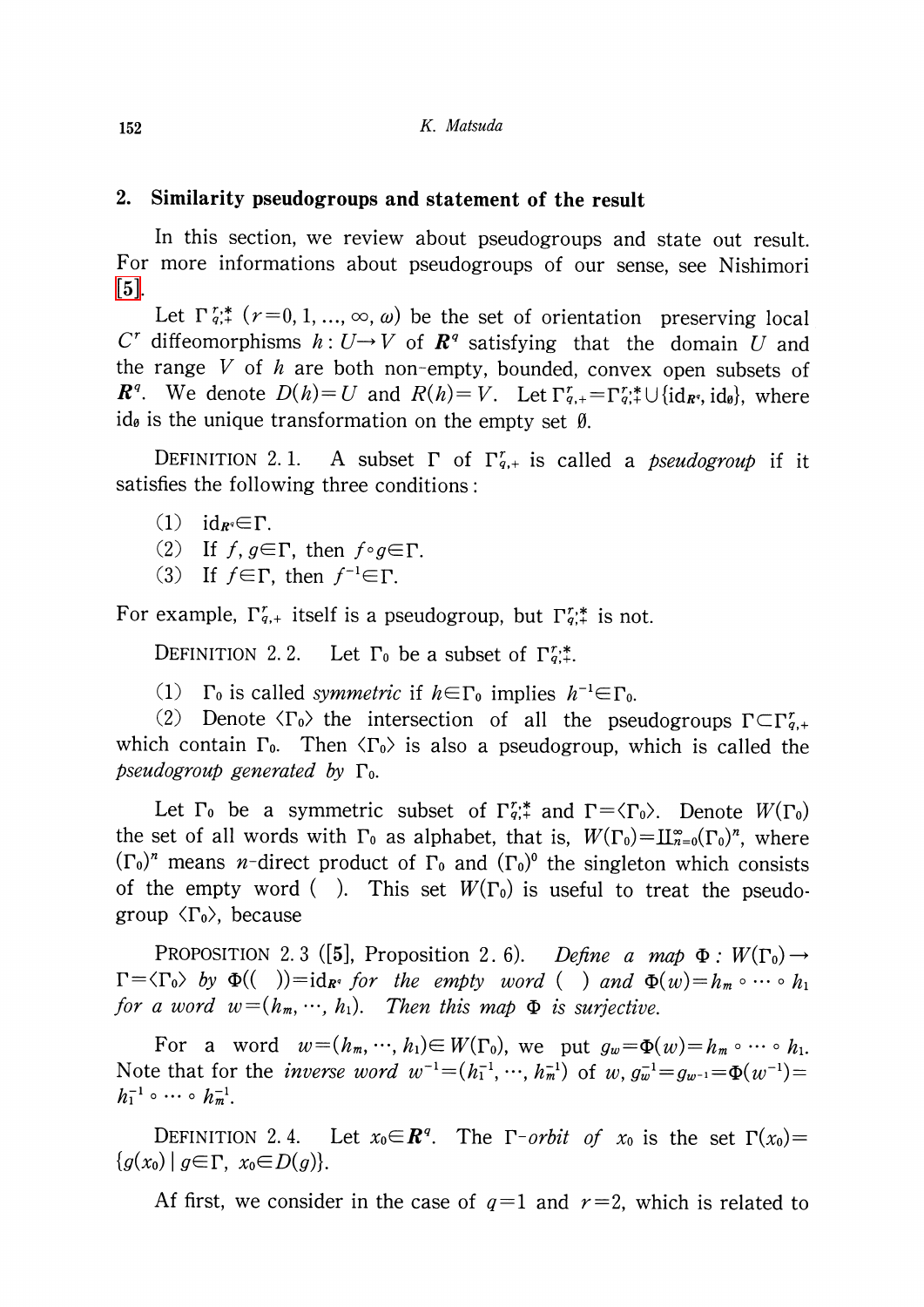holonomy pseudogroups of codimension one foliations of class  $C^{2}$ .

Let  $\Gamma\subset\Gamma_{1,+}^{2}$  be a finitely generated pseudogroup, that is, a pseudogroup of local  $C^{2}$  diffeomorphisms of **R**.

DEFINITION 2.5. (1) The  $\Gamma$ -orbit  $\Gamma(x_{0})\subset \mathbf{R}$  of  $x_{0}\in \mathbf{R}$  is called proper if for every  $x\in\Gamma(x_{0}),$  the closure  $\Gamma(x_{0})\backslash\{x\}$  does not contain x, that is,  $\Gamma(x_{0})$  is discrete. Otherwise,  $\Gamma(x_{0})$  is called nonproper.

(2)  $\Gamma(x_{0})$  is called *exceptional* if the closure  $\Gamma(x_{0})$  is a perfect set with empty interior. Clearly, each exceptional orbit is nonproper.

To investigate the structure of the closure of a  $\Gamma$ -orbit is an important problem.

DEFINITION 2.6. The  $\Gamma$ -orbit  $\Gamma(x_{0})$  of  $x_{0}\in \mathbf{R}$  is called semiproper if for every  $x{\in}\Gamma(x_{0}),$  there exists an open interval  $J{\subset}\boldsymbol R$  such that  $x$  is a boundary point of  $J$  and  $J\cap\Gamma(x_{0})=\emptyset$ . Therefore a semiproper orbit is either proper or exceptional.

PROPOSITION 2.7. The  $\Gamma$ -orbit  $\Gamma(x_{0})$  of  $x_{0}\in \mathbf{R}$  is exceptional if and only if for some (and thus an<u>y)  $x{\in}\Gamma(x_{0})$ , there exists a compact neighbor-</u> hood  $I_{x}$  of x in **R** such that  $\Gamma(x_{0})\cap I_{x}$  is a Cantor set. Furthermore, if  $\Gamma(x_{0})$  is a semiproper orbit of exceptional type, then for every  $x\!\in\!\Gamma(x_{0}),$   $x$ is a semi-isolated point of the Cantor set  $\Gamma(x_{0})\cap I_{x}$ .

For semiproper orbits, the following theorems are important (compare with theorems in Introduction):

THEOREM 2.8 (Sacksteder [6]). Suppose that  $\Gamma\subset\Gamma_{1,+}^{2}$  is a pseudogroup generated by a finite, symmetric subset  $\Gamma_{0}\subset\Gamma_{1,+}^{2,*}$  and  $x_{0}\in \mathbb{R}$  satisfying that  $\Gamma(x_{0})$  is a nonproper, semiproper orbit and there exists a constant  $\epsilon>0$ such that the distance dist $(\Gamma(x_{0}), \cup_{h\in\Gamma_{0}}\partial D(h))$  is greater than  $\varepsilon$ . Then there exists  $x\in\Gamma(x_{0})$  and  $g\in\Gamma$  such that  $x\in D(g)$ ,  $g(x)=x$  and g is a (hyperbolic) contraction to x, that is, the derivative  $g'(x)$  at x is less than 1.

THEOREM 2. <sup>9</sup> (Hector [4], Duminy (unpublished, but see Cantwell -Conlon [3])). On the same assumptions of Theorem 2.8, there exists  $g\in$  $\Gamma$  such that  $x_{0}\in D(g)$ ,  $g(x_{0})=x_{0}$  and g is a contraction to  $x_{0}$  on the nonproper side.

To consider analogies of these theorems for  $q \geq 2$ , we work in a restricted category of pseudogroups, namely, pseudogroups of local similarity transformations of  $\mathbf{R}^{q}$ .

Let  $\Gamma_{q,+}^{\text{sim},*}$  be the subset of  $\Gamma_{q,+}^{\omega,*}$  so that for every  $h\in\Gamma_{q,+}^{\omega,*}$ , there exists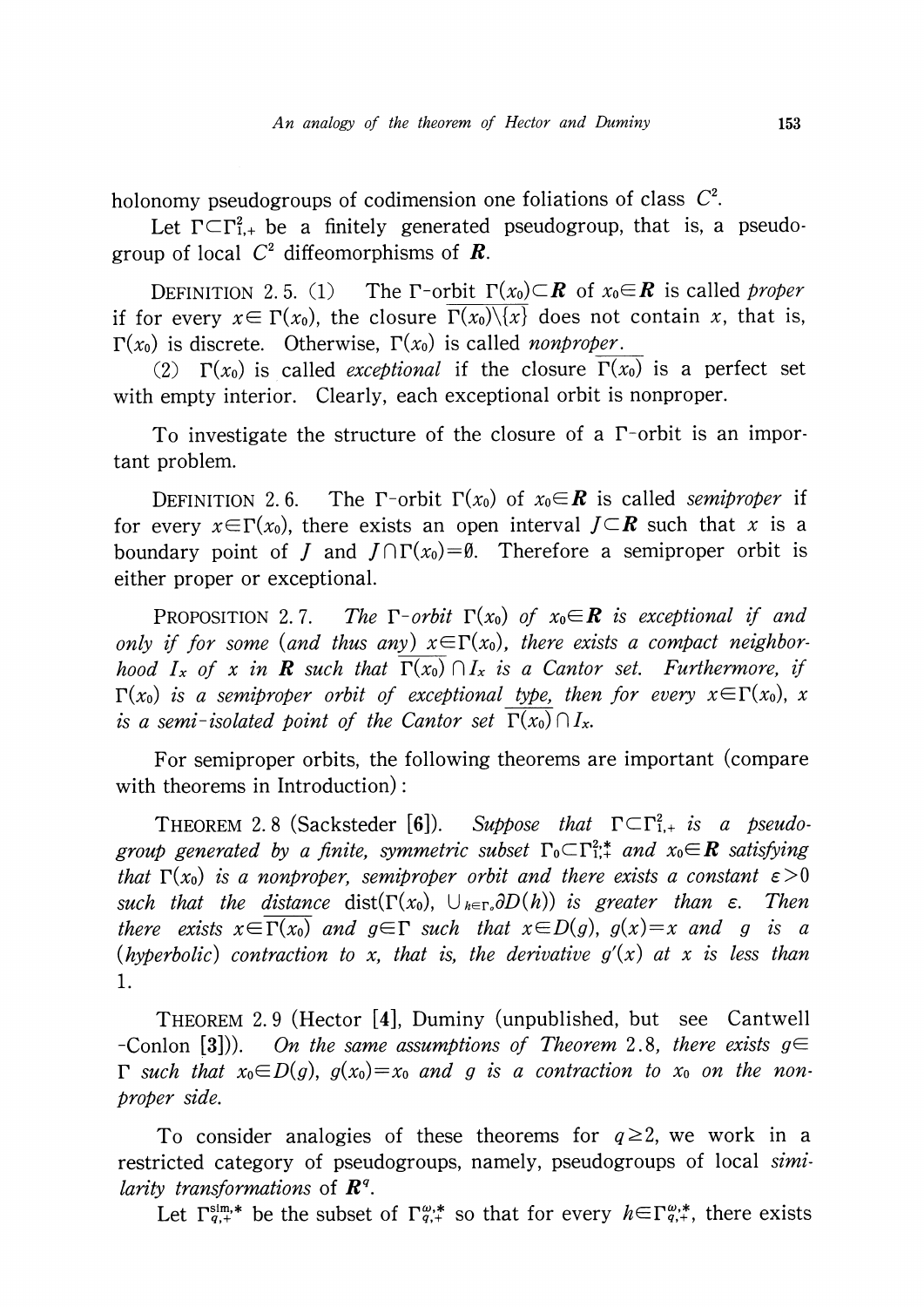an orientation preserving similarity transformation  $\overline{h}:R^{q}\rightarrow R^{q}$  such that  $h(D(h))=R(h)$  and the restriction  $h|_{D(h)}=h$ . Such  $\overline{h}$  is determined uniquely by h, and is called the *extension* of h. Put  $\Gamma_{q,+}^{\text{sim}}=\Gamma_{q,+}^{\text{sim,*}}\cup\{\text{id}_{R}, \text{id}_{\emptyset}\}.$ 

Let  $\Gamma\subset\Gamma_{q,+}^{\text{sim}}$  be a finitely generated pseudogroup.

DEFINITION 2.10. The  $\Gamma$ -orbit  $\Gamma(x_{0})$  of  $x_{0}\in \mathbb{R}^{q}$  is called proper if for every  $x\in\Gamma(x_{0}), \ \overline{\Gamma(x_{0})}\setminus\overline{\{x\}}$  does not contain x. Otherwise,  $\Gamma(x_{0})$  is called *nonproper*.

In order to consider analogies of the theorems of Sacksteder and Hector-Duminy, we have to introduce a substitute concept of "semiproper  $\Gamma$ -orbits". As one attempt, Nishimori introduced the concept of " $\Gamma$ -orbits" with bubbles".

DEFINITION 2.11 ([5], Definition 3.2). Let  $x_{0} {\in} \boldsymbol R^{q}.$  We say that the  $\Gamma$ -orbit  $\Gamma(x_{0})$  of  $x_{0}$  is *with bubbles* if for each  $x\!\in\!\Gamma(x_{0})$ , there exists a non -empty, bounded, convex open subset  $B_{\alpha}$  (called a *bubble at x)* of  $\mathbb{R}^{q}$  satisfying the following three properties:

- (a)  $x \in \partial B_{x}$ , where  $\partial B_{x}$  denotes the boundary of  $B_{x}$ .
- (b) If  $x_1, x_{2}\in\Gamma(x_0)$  and  $x_{1}\neq x_{2}$ , then  $B_{x_{1}}\cap B_{x_{2}}=\emptyset$ .

(c) If  $h\in\Gamma_{0}$  and  $x\in D(h)\cap\Gamma(x_{0})$  satisfying  $h(x)\neq x$ , then  $\overline{h}(B_{x})=$  $B_{h(x)}$ , where h is the extension of h.

EXAMPLE. Let  $D^{q}$  be the unit disk in  $\mathbf{R}^{q}$ ,  $x_{0} \in \partial D^{q}=S^{q-1}$  and  $D_{1}, \cdots$ ,  $D_{n}(n\geq 2)$  mutually disjoint disks contained in  $D^{q}$  and  $\partial D_{1}\ni x_{0}$ . Let  $\overline{h}_{i}(i)$  $=$  1, …, n) be a similarity transformation which maps the unit disk  $D^{q}$  to the disk  $D_{i}$  and  $h_{1}(x_{o})=x_{0}$ . Let  $h_{i}$  be a suitable restriction of  $\overline{h}_{i}$  such that the domains of  $h_{i}$  are bounded, convex open neighborhoods of  $D^{q}$ and the ranges of  $h_{i}$  are mutually disjoint. (Clearly each  $h_{i}$  is a contraction.) Now we obtain a pseudogroup  $\Gamma=\langle\Gamma_{0}\rangle\subset\Gamma_{q,+}^{\mathrm{sim}},$  where  $\Gamma_{0}=\{h_{1},\, ..., \,h_{n},$  $h_{1}^{-1}, ..., h_{n}^{-1}$ . Then the  $\Gamma$ -orbit  $\Gamma(x_{0})$  is with bubbles and the closure  $\Gamma(x_{0})$ is a Cantor set in  $\boldsymbol{R}^{q}$ . Furthermore  $h_{1}$  is a contraction to  $x_{0}\!\!\in\!\Gamma(x_{0})$ . This construction is closely related to that of exceptional minimal sets of Markov type for  $q=1$  (see Cantwell-Conlon [\[2\]\)](#page-7-2).

Hereafter, we consider the following situation.

Let  $\Gamma_{0}\subset\Gamma_{q,+}^{\text{sim},*}$  be a finite, symmetric subset,  $\Gamma=\langle\Gamma_{0}\rangle$  and  $x_{0}\in \mathbb{R}^{q}$  satisfying the following two properties:

(S1) There exists a constant  $\epsilon>0$  such that the distance dist( $\Gamma(x_{0})$ ),  $\bigcup_{h\in\Gamma_{0}}\partial D(h))$  is greater than  $\epsilon$ .

(S2) The  $\Gamma$ -orbit  $\Gamma(x_{0})$  of  $x_{0}$  is nonproper and with bubbles  $\{B_{x}\}_{x\in\Gamma(x_{0})}$ .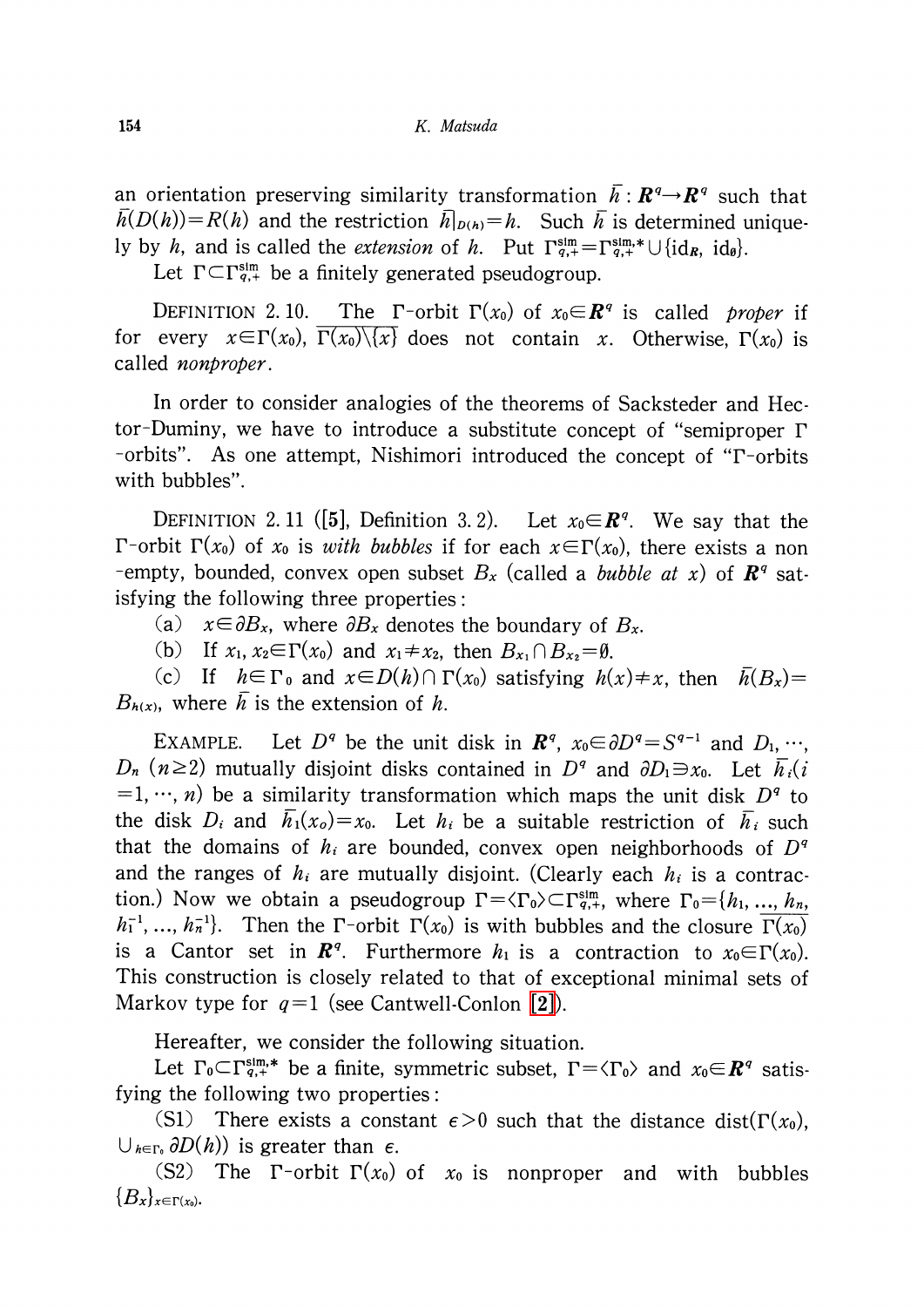Remark that if  $x\in\Gamma(x_{0})\cap D(h)$  for some  $h\in\Gamma$  o, then by (S1),  $U(x;\epsilon)\subset D(h)$ , where  $U(x;\epsilon)$  denotes the  $\epsilon^{-}$ neighborhood of x.

Then an analogy of Sacksteder's theorem is as follows.

THEOREM 2.12 (Nishimori [5], Theorem 3.3). Let  $\Gamma$  be the pseudogroup generated by a finite, symmetric subset  $\Gamma_{0}$  of  $\Gamma_{q,+}^{sim,*}$  and  $x_{0}\in \mathbb{R}^{q}$  satisfying the assumptions (S1) and (S2). Then there exist  $g\in\Gamma$  and  $z\in\Gamma$  $\overline{\Gamma(x_{0})}$  such that  $z\in D(g)$ ,  $g(z)=z$  and g is a contraction, that is, the similitude ratio of g is less than 1.

We prove, in the rest of this paper, the following result which is <sup>a</sup> weak version of an analogy of the theorem of Hector-Duminy.

THEOREM 2.13. Let  $\Gamma$  be the pseudogroup generated by a finite, symmetric subset  $\Gamma_{0}$  of  $\Gamma_{q,+}^{\text{sim},*}$  and  $x_{0}\in \mathbb{R}^{q}$  satisfying the assumptions (S1) and (S2). Then there exists  $g\in\Gamma$  such that  $x_{0}\in D(g)$ ,  $g(x_{0})=x_{0}$  and g is not the identity of  $D(g)$ .

REMARK. Therefore, such g is possibly a rotation at  $x_0$ . We do not know whether there exists an example that all elements of  $\Gamma$  which fix  $x_0$ are rotations at  $x_0$ .

## 3. The proof of Theorem 2.13

Let  $\Gamma$  be the pseudogroup generated by a finite, symmetric subset  $\Gamma_{0}$ of  $\Gamma_{q,+}^{\text{sim,*}}$  and  $x_{0}\in \mathbb{R}^{q}$  satisfying the assumptions (S1) and (S2). Let  $\{B_{x}\}_{x\in\Gamma(x_{0})}$  be bubbles of  $\Gamma(x_{0})$ .

At first, we prepare some notions which play an important role in the proof of Theorem 2. 13.

DEFINITION 3.1. (1) For a word  $w\!\in\! W(\Gamma_{0}),\ |w|$  denotes the word length of w, that is,  $|w|=0$  for the empty word  $w = ($  ) and  $|w|=m$  for  $w = (h_{m}, \ldots, h_{1}).$ 

(2) For x,  $y \in \mathbb{R}^{q}$  with  $y \in \Gamma(x)$ , put

 $d_{\Gamma_{0}}(x, y) = \min \{ |w| \mid w \in W(\Gamma_{0}), x \in D(g_{w}) \text{ and } g_{w}(x)=y \}.$ 

Then  $d_{\Gamma_0}$  is a natural distance on the orbit  $\Gamma(x)$ .

DEFINITION 3.2. Let x,  $y\in \mathbb{R}^{q}$ . A word  $w\in W(\Gamma_{0})$  is called a short -cut at x to y if  $x \in D(g_{w})$ ,  $g_{w}(x)=y$  and  $|w|=d_{\Gamma_{0}}(x, y)$ .

Remark that if  $w=(h_{m}, ..., h_{1})\in W(\Gamma_{0})$  is a short-cut at x to y, then the inverse word  $w^{-1}=(h_{1}^{-1},...,h_{m}^{-1})$  of w is a short-cut at y to x and for every  $k=1, \ldots, m-1$ , the word  $w_{k}=(h_{k}, \ldots, h_{1})$  is a short-cut at x to  $g_{w_{k}}(x)$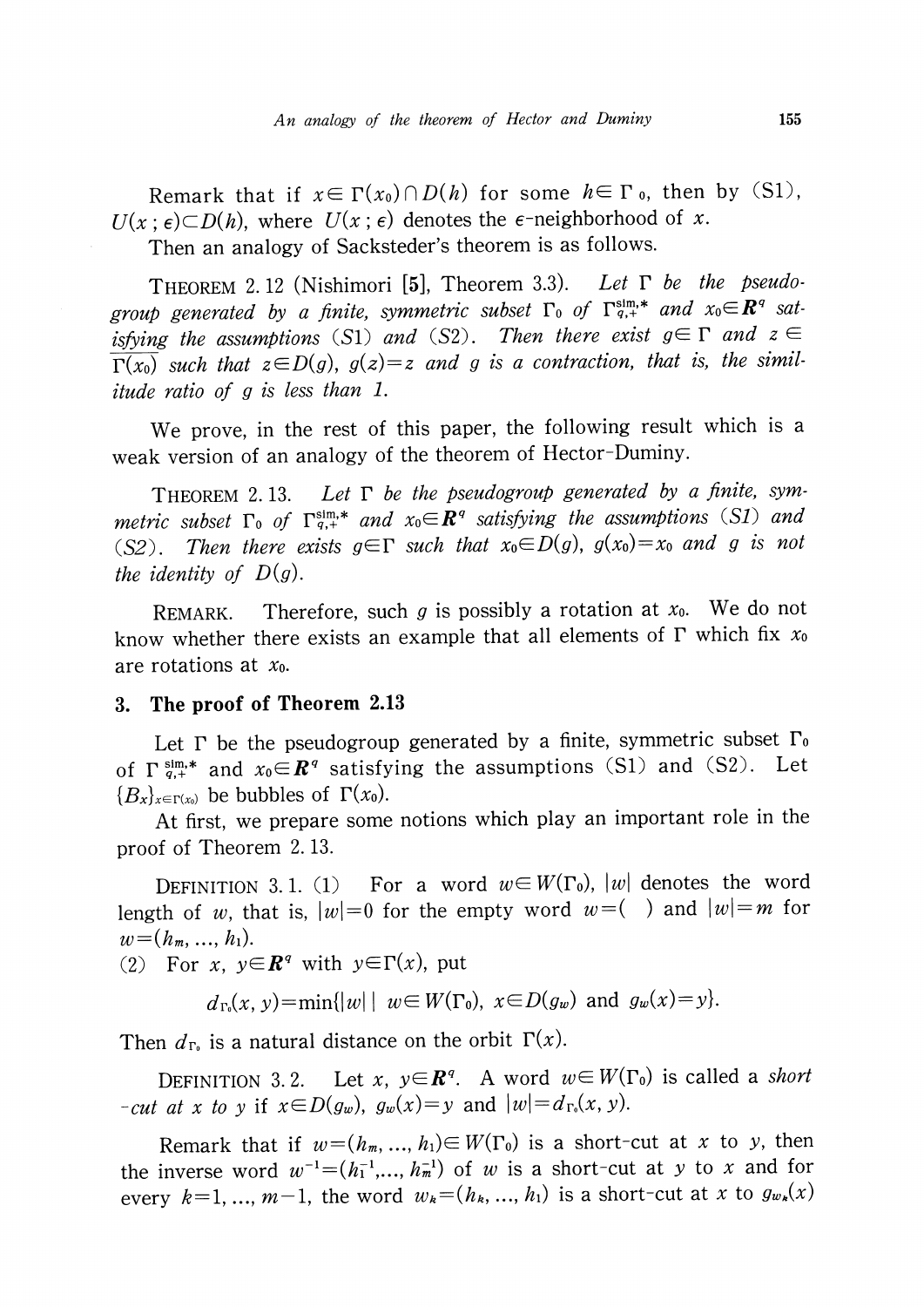$=h_{k}\circ\cdots\circ h_{1}(x).$ 

Following three lemmas are fundamental and for the proofs, see Nishimori [\[5\].](#page-7-1)

<span id="page-5-2"></span>LEMMA 3. 3 ([5], Lemma 4. 3). Let  $x\in\Gamma(x_{0})$  and  $w=(h_{m},...,h_{1})\in$  $W(\Gamma_{0})$  be a short-cut at x. Then  $\overline{g}_{w}(B_{x})=B_{g_{w}(x)}$ , where  $g_{w}=h_{m}\circ\cdots\circ h_{1}$ and  $\overline{g}_{w}$  is the extension of  $g_{w}$  (in the sense of Section 2). Therefore the similitude ratio of  $g_{w}$  is the ratio of the diameters of bubbles, diam( $B_{g_{w}(x)}$ )/ diam( $B_x$ ). In particular, if  $D(g_{w})\supset U(x; r)$ , then

$$
g_w(U(x; r)) = U\left(g_w(x); r \cdot \frac{\text{diam}(B_{gw(x)})}{\text{diam}(B_x)}\right).
$$

<span id="page-5-0"></span>LEMMA 3.4 ([5], Lemma 4.4, 4.5). (1) The union  $\bigcup_{x\in\Gamma(x_{0})}B_{x}$  of bubbles is a bounded subset of  $\bm{R}^{q}$ . (2) The total volume  $\sum_{x\in\Gamma(x_{0})}\text{vol}(B_{x})$  of bubbles is bounded. So  $\sum_{x\in\Gamma(x_{0})}$  (diam $(B_{x}))^{q}$  is also bounded.

<span id="page-5-1"></span>LEMMA 3.5 (The short-cut theorem. [5], Lemma 4.7). Let  $w\in$  $W(\Gamma_{0})$  be a short-cut at  $x_{0}$ . Then

$$
U\Big(x_0\,;\,\epsilon\cdot\frac{\mathrm{diam}(B_{x_0})}{\delta}\Big)\subset D(g_w),
$$

where  $\delta=\sup\{\mathrm{diam}(B_{y})|y\in\Gamma(x_{0})\}.$ 

For the proof of our theorem, the following argument is essentially due to Hector [4, Théorème CIII 1] in the case of  $q=1$ .

Put  $\Delta=\{y{\in}\Gamma(x_{0})|$  diam $(B_{y})\geqslant$ diam $(B_{x_{0}})\}$ , then by [Lemma](#page-5-0) 3.4, it is a non-empty, finite subset of  $\Gamma(x_{0})$  which contains x. Since the pseudogroup  $\Gamma$  is finitely generated and  $\Delta$  is finite, so there exists a non-negative integer  $N = \sup\{d_{\Gamma_{0}}(x, y) \mid x, y \in \Delta\}.$ 

LEMMA 3.6. There exists  $\epsilon' > 0$  such that (1)  $\epsilon/3 \geq \epsilon' > 0$ , (2)  $d_{\Gamma_{0}}(x_{0}, z)>N$  for each  $z\in U(x_{0}; \epsilon'\cdot \text{diam}(B_{x_{0}})/\delta)$  with  $z\in\Gamma(x_{0})\backslash\{x_{0}\}.$  Therefore  $z\notin\Delta$ .

PROOF. Since  $\Gamma$  is finitely generated, the set  $\{y\in\Gamma(x_{0})|d_{\Gamma_{0}}(x_{0}, y)\leq N\}$ is finite. By assumption, the orbit  $\Gamma(x_{0})$  is nonproper, so we can take  $\epsilon' > 0$  satisfying (1) and (2).

Hereafter we assume that

(#) for each  $g\in\Gamma$  which fixes  $x_0$ , g is the identity on  $D(g)$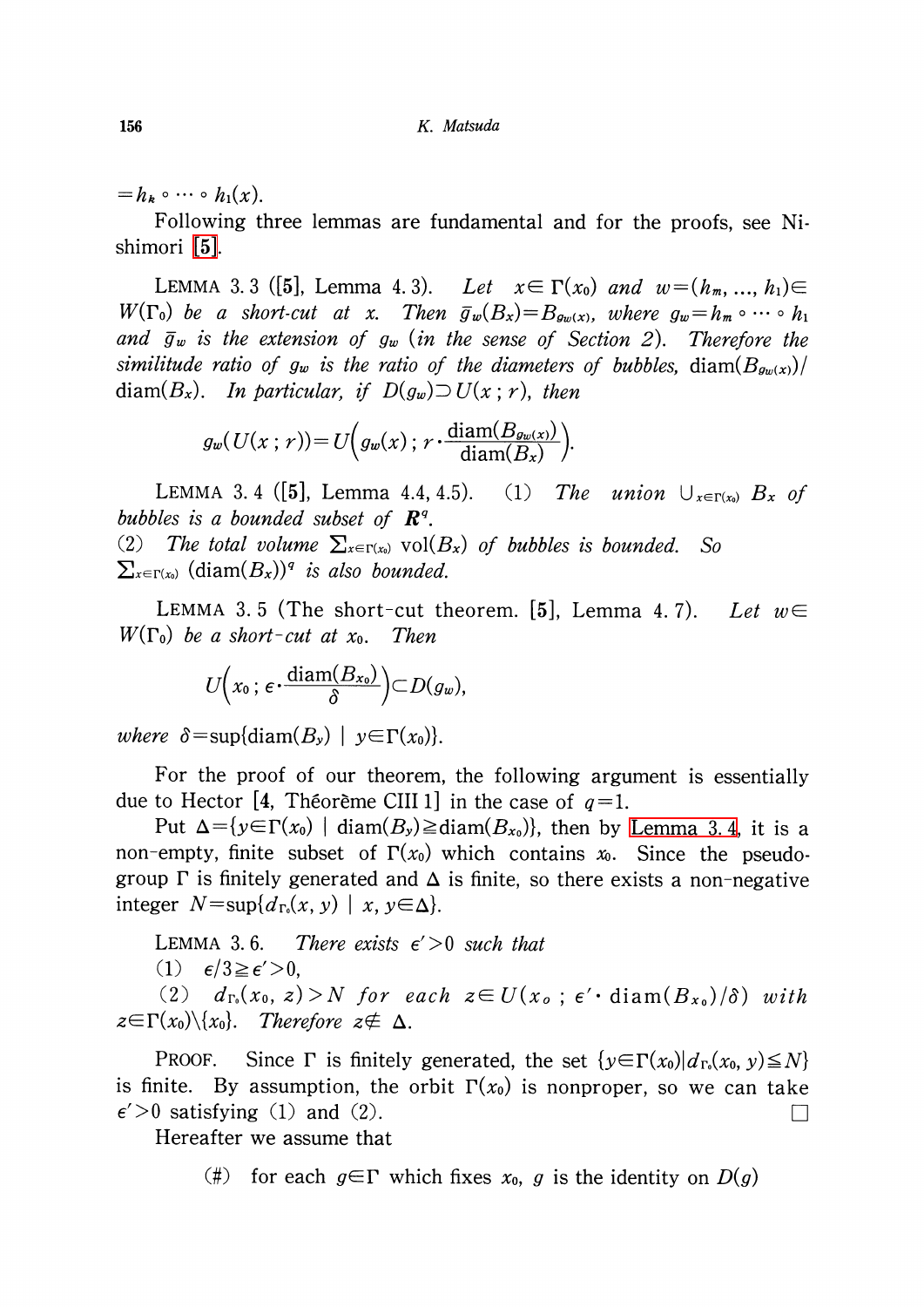and deduce a contradiction.

LEMMA 3.7. Let  $\epsilon' > 0$  be a constant as in Lemma 3.6 and  $z \in$ U  $(x_{0}$ ;  $\epsilon'$ ·diam $(B_{x_{0}})/\delta)$  with  $z\in\Gamma(x_{0})\setminus\{x_{0}\}$ . Let  $w\in W(\Gamma_{0})$  be a short-cut at x<sub>0</sub> to z. Then  $x_{0} \in D(g_{\omega}^{-1})$  and  $w^{-1}$  is a short-cut at x<sub>0</sub> to  $g_{\omega}^{-1}(x_{0})$ .

PROOF. Note that the word length  $|w|=d_{\Gamma_0}(z, x_{0})>N$ . By assumption,  $w^{-1}\in W(\Gamma_{0})$  is a short-cut at z to  $x_{0}$ .

We write  $w^{-1}=(h_{m},..., h_{1})$   $(m\geq 1, h_{i}\in\Gamma_{0})$ , and put  $w_{k}^{-1}=(h_{k}, ..., h_{1})$ and  $g_{k}=g_{w_{k}}^{-1}=g_{w_{k}}^{-1}=h_{k}\circ\cdots\circ h_{1}$  for  $k=1,2, \ldots, m$ . And, for convention,  $w_{0}^{-1}=$  (b) (the empty word) and  $g_{0}=g_{w_{0}^{-1}}=id_{R^{q}}$ . Then  $w_{k}^{-1}$  is a short-cut at z to  $g_{k}(z)$  for  $k=0, 1, ..., m$ .

We prove the following assertions by induction on  $k=0,1, \ldots, m$ :

$$
(\mathrm{A})_k: \qquad U\Big(x_0\,;\,\varepsilon'\,\cdot\,\frac{\mathrm{diam}(B_{x_0})}{\delta}\Big)\subset D(g_k).
$$

 $(B)_{k}$ : The word  $w_{k}^{-1}$  is a short-cut at  $x_{0}$  to  $g_{k}(x_{0})$ .

For  $k=0$ , all assertions are trivial.

Assume that the assertions  $(A)_{k}$  and  $(B)_{k}$  hold true for  $k \geq 0$ . By the choice of  $z \in U(x_{0};\epsilon'\cdot \text{diam}(B_{x_{0}})/\delta)$  and  $(A)_{k}$ ,

$$
g_k(z) \in g_k\left(U\left(x_0; \epsilon' \cdot \frac{\text{diam}(B_{x_0})}{\delta}\right)\right)
$$
  
=  $U\left(g_k(x_0); \epsilon' \cdot \left(\frac{\text{diam}(B_{x_0})}{\delta}\right) \cdot \left(\frac{\text{diam}(B_{g_k(x_0)})}{\text{diam}(B_{x_0})}\right)\right)$   
=  $U\left(g_k(x_0); \epsilon' \cdot \frac{\text{diam}(B_{g_k(x_0)})}{\delta}\right)$   
 $\subset U(g_k(x_0); \epsilon').$ 

Since  $g_{k}(x) \in D(h_{k+1})\cap\Gamma(x_{0}), U(g_{k}(z) ; \epsilon) \subset D(h_{k+1})$  by (S1). Therefore

$$
g_{\mathbf{k}}\Big(U\Big(x_0\,;\,\epsilon'\cdot \frac{\mathrm{diam}(B_{x_0})}{\delta}\Big)\Big)\subset U(g_{\mathbf{k}}(x_0)\,;\,\epsilon')\\\subset U(g_{\mathbf{k}}(z)\,;\,\epsilon)\\\subset D(h_{\mathbf{k}+1}).
$$

Then  $U(x_{0} ; \epsilon'\cdot \text{diam}(B_{x_0})/\delta) \subset D(h_{k+1}\circ g_{k})=D(g_{k+1})$ . This establishes the assertion  $(A)_{k+1}$ .

In order to prove the assertion  $(B)_{k+1}$ , we take a short-cut  $\zeta \in W(\Gamma_{0})$ at  $x_{0}$  to  $g_{k+1}(x_{0})$ . Then  $g_{\zeta}^{-1}\circ g_{k+1}(x_{0})=x_{0}$ , so  $g_{\zeta}=g_{k+1}$  on  $D(g_{\zeta})\cap D(g_{k+1})$  by assumption  $(\#)$ .

Since  $w_{k+1}^{-1}$  is a short-cut at z, then  $z\in D(g_{k+1})$  and by [Lemma](#page-5-1) 3.5 and the choice of  $\epsilon',$   $z\!\in\!U(x_{0} \,;\, \epsilon'\!\cdot\mathrm{diam}(B_{x_{0}})/\delta)\!\subset\!D(g_{\xi})$ . Therefore